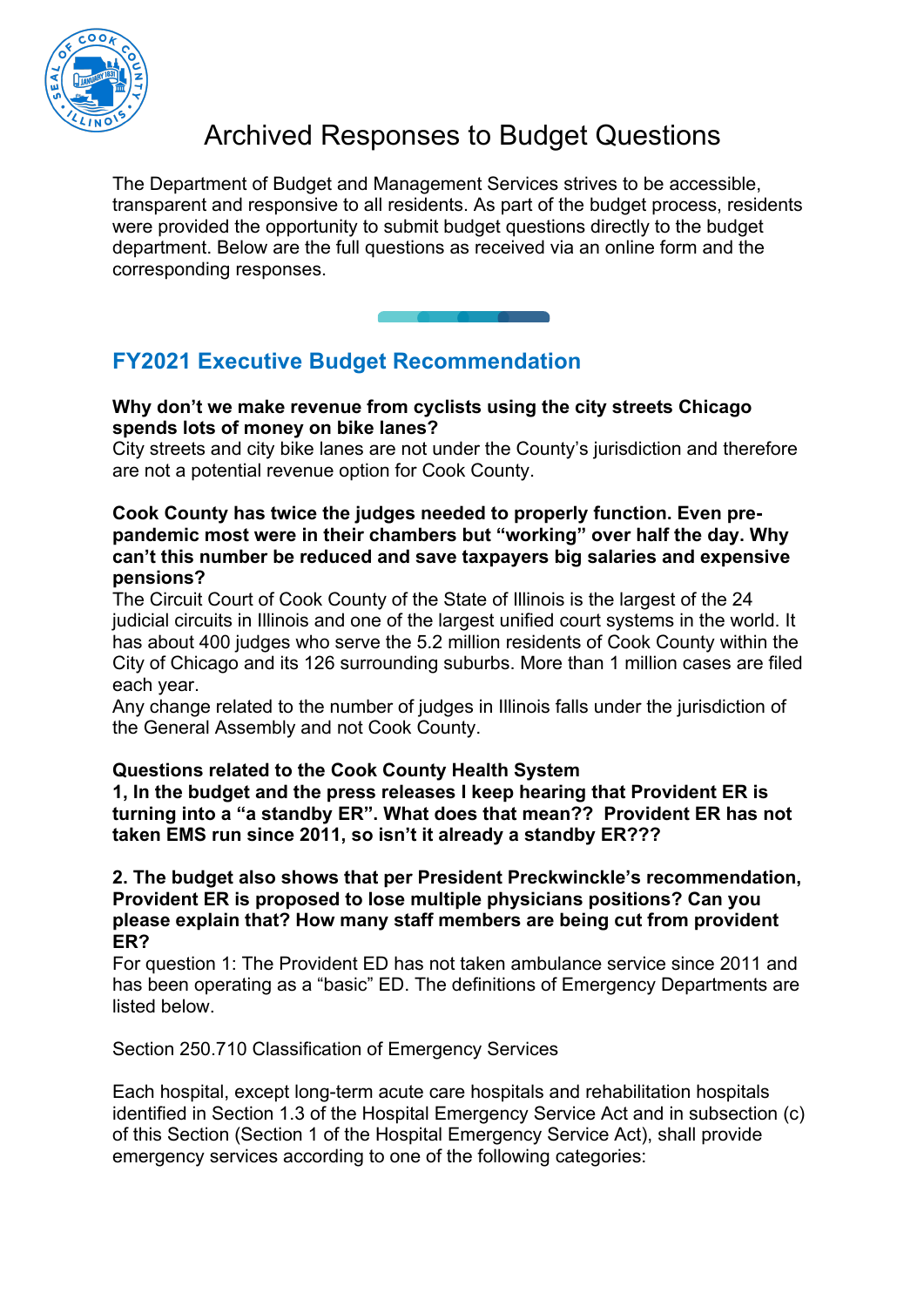#### 1. Comprehensive Emergency Treatment Services

A. At least one licensed physician shall be in the emergency department at all times.

B. Physician specialists who represent the major specialties and sub-specialties, such as plastic surgery, dermatology and ophthalmology, shall be available within minutes.

C. Ancillary services, including laboratory and x-ray, shall be staffed at all times. The pharmacy shall be staffed or on call at all times.

2. Basic Emergency Treatment Services

A. At least one licensed physician shall be in the emergency department at all times.

B. Physician specialists who represent the specialties of medicine, surgery, pediatrics and obstetrics shall be available within minutes.

C. Ancillary services, including laboratory, x-ray and pharmacy, shall be staffed or on call at all times.

3. Standby Emergency Treatment Services

A. A registered nurse on duty in the hospital shall be available for emergency services at all times.

B. A licensed physician shall be on call to the emergency department at all times. On question 2: CCH originally proposed a layoff of 11 union and two non-union positions in the budget for Provident ER. CCH currently believes there will only be two union and two non-union layoffs once expected retirements and available vacancies are factored in.

**3. I am appalled to read about the cuts to services that are being couched as "expansion" of services. There is no doubt that cutting the number of inpatient beds in the county by 15 beds and decreasing the level of services provided by the ER is a reduction of services. Keep in mind that this is a PROFITABLE hospital. More than \$100 million dollars in revenue came into Provident in INPATIENT revenue, which will decrease with the cuts to these services. Add to that the proposed INCREASE in overtime compensation in the face of layoffs and the INCREASE in privatization of services by over \$33 million dollars. In short, this is nothing but neoliberal austerity politics, balancing the budget on the backs of the black and brown people of this county. I urge the Commissioners to reject this proposal and fully fund the Health System.**

**4. Limiting or eradicating healthcare services on the south east side impacting large swaths of low income people, What is your alternate plan to provide healthcare access and prevent a healthcare desert in a large metro city?**

**5. Provident Hospital of Cook County need healthcare services to be adequately staffed with Doctors and Nurses that will service our Black/Brown community and the uninsured. Will the services that will provide quality care**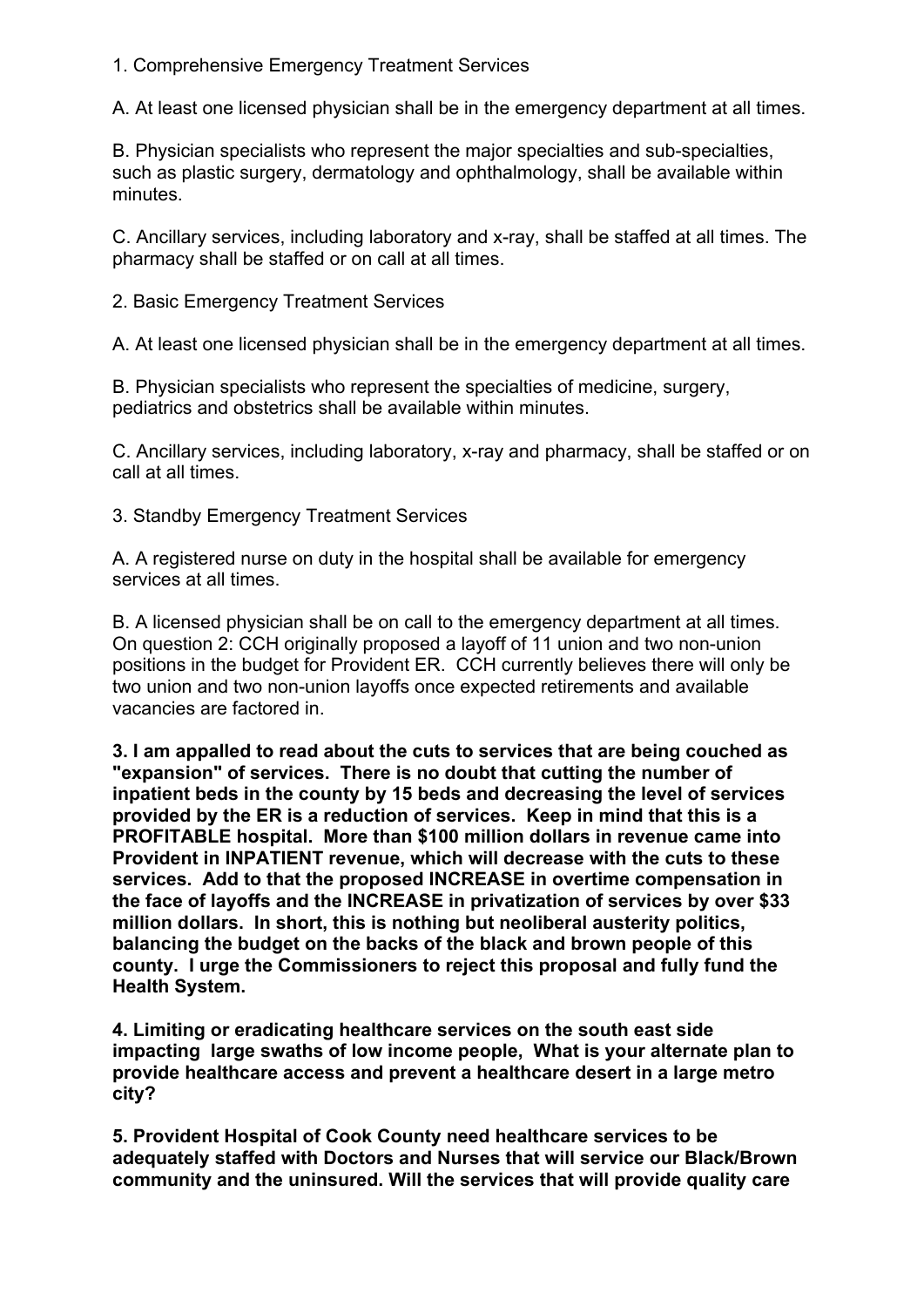**to our community be included in the current proposed budget?? Why is Cook County choosing to strip more healthcare resources away from the already underserved and under-resourced Southside communities (homes of many essential workers allowing our city/county to continue functioning) in the middle of a pandemic? Why is Cook County laying off employees with decades of service and forcing them to reapply for the same jobs at lower pay?**

**6. Can there be another way to reduce the deficit or balance the budget of Cook County without reducing in effect eliminating the emergency room services at Provident Hospital? ONE Nurse and NO Doctors is not safe or acceptable care to the people of the community. This would be unheard of and unmentioned in any communities other than poor Black and Brown Communities of Chicago. There has to be a another way; there has to be a better way. It is a death sentence to those that will be turned away and sent to hospitals farther away since TRAUMA and EMERGENCY needs are time sensitive.**

**7. Isn't unconscionable to close any public health facility in this time of rising COVID numbers and vast health care disparities in communities of color, further exposed by the pandemic? Shouldn't we leave no stone unturned to increase health care sites and staffing to meet the glaring needs AND to save lives?**

**8. Isn't it time to really address the priorities that the City, State, and County leaders have repeated time and again in speeches: that we have to address decades of systemic racism by investing in those communities that need it most. I know from my many years of serving area students at Northeastern Illinois Univeristy (now retired from staff there, and a proud AFSCME member) that health care, its costs and availability, are a Number One concern of employees (Faculty AND Staff,) and students alike. All of us need every existing hospital and community health care center! We need them to have increasing funds for more staff and equipment. How can any cuts be justified to this area of great public need. Isn't health care a right? 9. Provident Hospital of Cook County need healthcare services to be adequately staffed with Doctors and Nurses that will service our Black/Brown community and the uninsured. Will the services that will provide quality care to our community be included in the current proposed budget??**

Please see below for responses to questions 3 - 9 provided by CCH.

- Cook County Health remains committed to the South side and the future of Provident Hospital. Provident Hospital is not closing. Over the course of the last several years, Cook County Health (CCH) has invested heavily in improvements on the Provident campus and remains committed to a strong presence on the south side. CCH's commitment to the south side requires reimagining and restructuring to build a firmer foundation from which to grow. CCH strongly believes that the continued development is a key strategy for the long-term viability of Provident and the Cook County health system.
- Cook County Health has expanded services at Provident by adding much needed ophthalmology and digital mammography services as well as a sleep lab. CCH has also expanded outpatient primary care and behavioral health. These expansions have filled an unmet outpatient need in the community. With these and other service additions and improvements at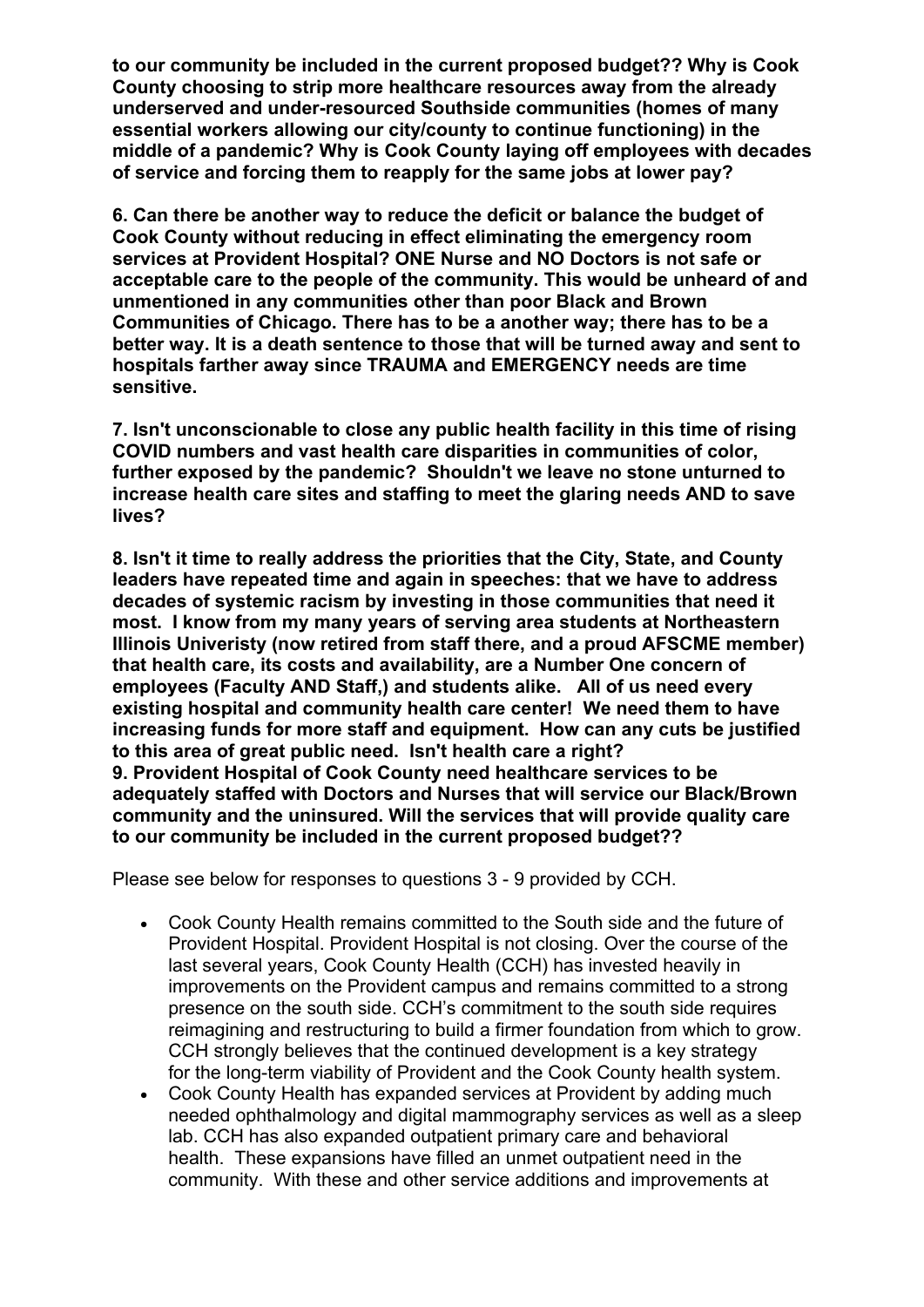Provident, outpatient visits grew from 62,000 in 2016 to more than 127,000 in 2018. CCH looks forward to adding outpatient dialysis and a lifestyle center in early FY21.

- The inpatient unit at Provident Hospital is not closing, but CCH needs to be honest about the volumes to ensure its scarce resources are being used efficiently. The hospital is currently staffed for 16 patients, while the average daily census for Provident's inpatient unit over the last year was 11.8. The FY21 budget simply proposes staffing to actual volumes – something every hospital does.
- The Provident emergency department is not closing. The overwhelming majority of the patients seen in the Provident emergency room present with acuity levels that are more appropriately cared for in a primary care setting. These include, but are not limited to, prescription refills, sore throats, and STDs, for example. The FY21 budget transitions Provident to a 24/7 standby emergency room to more appropriately reflect patient acuity. All patients will be seen and Provident will continue to have a physician in the ED and provide emergency services 24/7.
- Cook County Health is expanding surgical services at Provident. Today, the Provident Operating Rooms(ORs) are used exclusively for non-emergent and elective outpatient or same-day procedures. Currently, patients having procedures that require an in-patient stay must travel to Stroger Hospital. The ORs at Stroger are not only very busy, but because Stroger handles a significant amount of emergency and trauma surgeries, elective and nonemergent procedures are often 'bumped.' As a community hospital, Provident is positioned very well to also perform routine, elective procedures that require minimal in-patient time. In FY21, Cook County Health will implement a strategy for Cook County Health patients and CountyCare members to have selected surgical services performed at Provident. This will significantly improve efficiency on both the Provident and Stroger campuses and also serve as an important patient satisfier. By designating Provident as the primary location for various surgeries and procedures, patients will experience reduced waiting times and a facility that is much easier to navigate. CCH also looks forward to the creation of a full-service endoscopy suite and colon cancer program at Provident to address the third most common type of cancer among African-Americans.
- CCH remains committed to building a new Provident facility. Last year, CCH received state approval and looks forward to investing more than \$200M in a new Provident facility in the coming years that will include 42 medical and surgical beds; 6 intensive-care unit beds; 8 operating rooms; 2 procedure rooms; 20 outpatient exam rooms; and 18 bed bay emergency department.
- CCH is proud of its mission and proudly cares for the patients regardless of their ability to pay. It has budgeted \$312M in charity care expenses for FY21, which equates to \$26M every month, or \$6M a week, which is more than some hospitals spend in a single year on charity care. The real challenge for CCH is its inability to affect the outside factors that challenges it. CCH does not have the ability to step in and fill the gaps when private healthcare institutions choose to change a service line or cease operations, and it cannot alone provide universal coverage or implement other solutions that would spread the costs of caring for the uninsured across other health care systems. CCH welcomes proposals on how to address charity care in the region and remains ready to partner with advocates for meaningful change.
- CCH recognizes a change has been announced by a major hospital that will impact the healthcare delivery system on the south side. This could further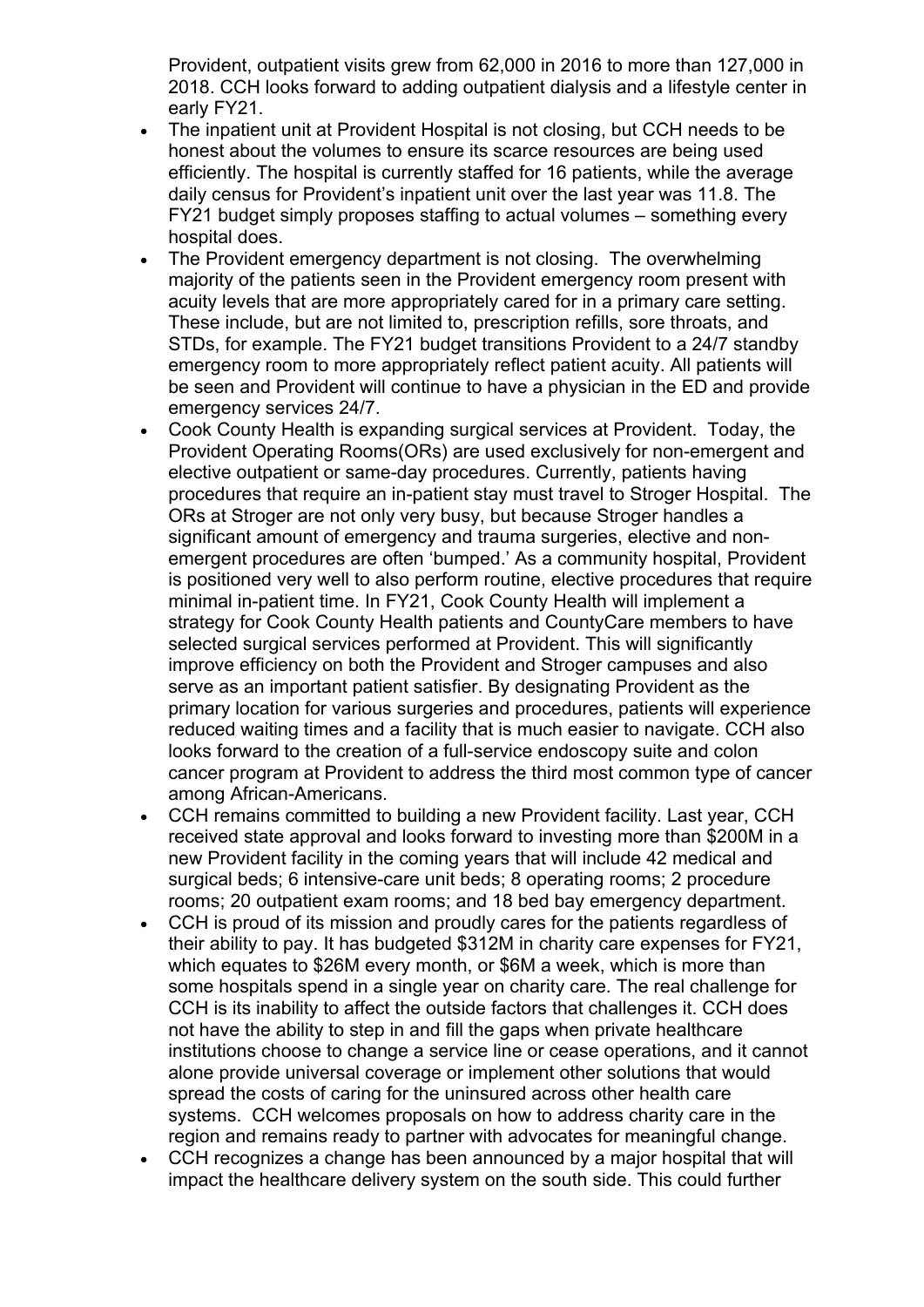limit south side residents' access to community-based health care. This change was announced after the preliminary FY21 budget was developed. As the CCH leadership thought about this pending change and possibly other changes, it recognized that with the resources available to CCH and the continuing demands of charity care, there is not more it can do immediately to replace services that may go away. It does believe that with the new Provident, it will provide much needed additional services. As a core pillar of its strategic plan, CCH currently participates in conversations, and will be part of future conversations about, advocating for more healthcare resources on the south side, west side and throughout Cook County for vulnerable populations.

### **FY2021 Preliminary Forecast**

**What revenue proposals are under consideration for the November budget that will work to make Cook County more equitable and inclusive for everyone, particularly Black and Brown communities? What proposals are supported by President Preckwinkle that will redirect public funds to address housing, mental health, technology deficits, and other disparities? Keep up the great work!**

Cook County is in the very preliminary stages of making determinations related to next year's budget. While we are just taking the initial steps to develop an equitable and inclusive budget, please know that our work will be done through an equity lens that recognizes the impact of systemic racism on the many topics noted in your thoughtful question.

You may also be interested to know that we recently put together a consistent, thorough and equitable process to distribute millions of dollars in CARES Act money to underlying municipalities for direct coronavirus-related costs like PPE purchases. COVID-19 is hitting Black and Brown communities the hardest which is why we set out to lead the way on distributing relief funding equitably. This plan is distribution \$51 million to almost 130 municipalities.

In partnership with the Chicago Metropolitan Agency for Planning, allocations to each municipality were determined through an equitable lens, with factors that included, but that were not limited to, immediate needs of the municipality to respond to the pandemic, municipal population, municipal median income and municipal public health statistics. It is important to note that each municipality must apply for this funding allocation and such allocation will be contingent on eligible cost reimbursement.

**President Preckwinkle I would like to know if Cook County Employees that have 26 years of service or more would be able to get a buyout if they are 58 years old or older? Would it be feasible for Cook County to offer the buyout and will it generate better revenue for our Cook County residents?**  Cook County is not exploring buyouts as a budget savings mechanism. A buyout would not generate better revenue for Cook County. It would reduce operational costs while potentially increasing the County's pension obligations.